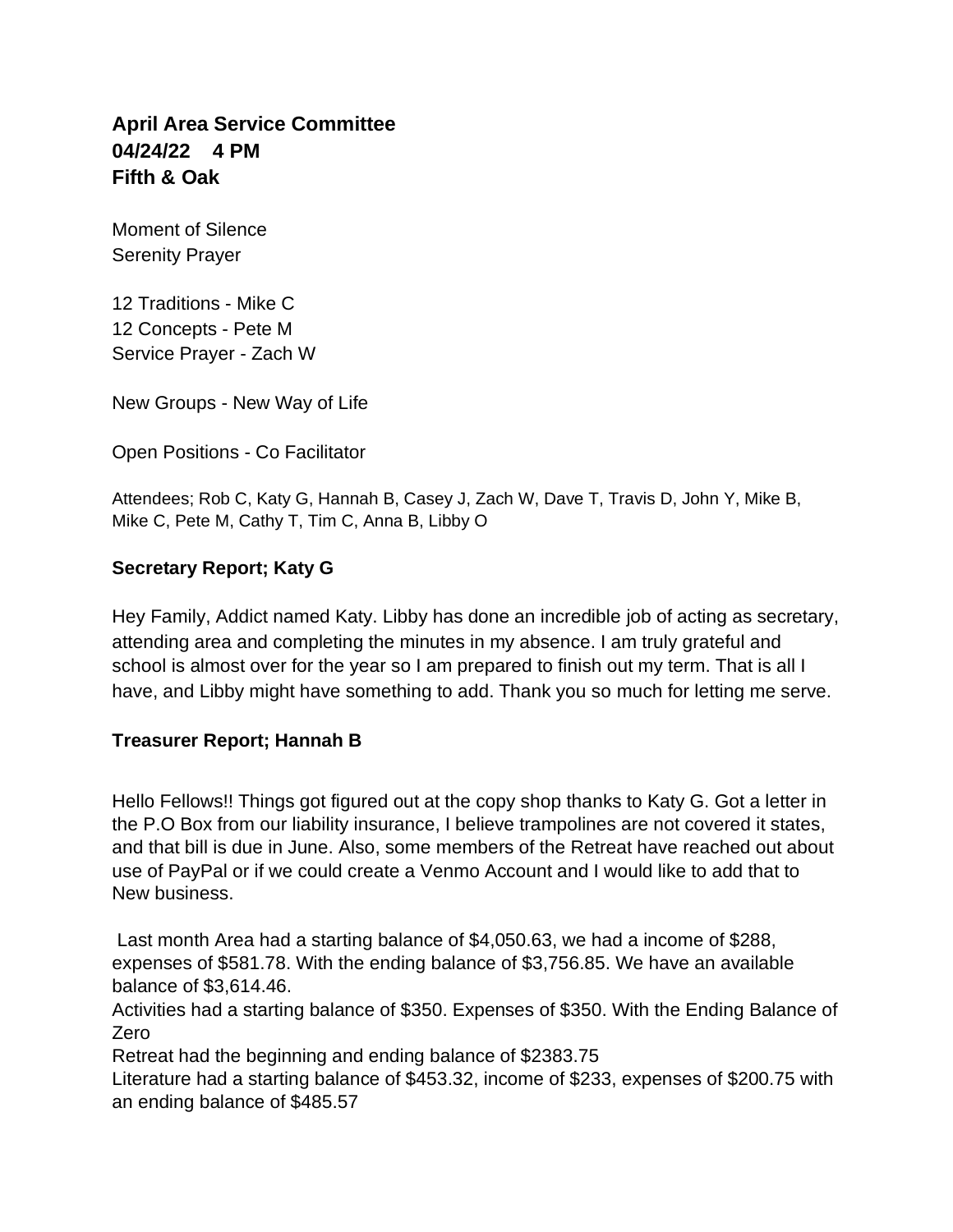Thank you for letting me be of service Hannah B.

### **RCM Report; Zach W**

Got on the zoom a little late, but made it. Meeting was zoom. Many areas were absent. Not enough for corum. Region was unable to conduct business.

### **Activities Report; Mike B**

Average attendance; 3 Open positions; co chairs Getting the last few details worked out for the MRCNA shindig this weekend. Next event is the Memorial Day event in Empire, Saturday of the Holiday weekend.

## **Public Relations; Casey J**

Hey Family I'm an addict named Casey! If you are new to the area, welcome! We are really glad you're here! This is where we discuss business and further our primary purpose. It's the healthiest of organisms when group representatives and position holders attend. The idea is that we take in information and bring it back to our groups in the spirit of curiosity, cooperation and unity.

Public relations meets the first Sunday of the month at 5:00pm in the basement of fifth and oak. Our purpose is to inform the public that Narcotics Anonymous exists, and that we offer recovery from active addiction. We do this by creating, distributing, and managing all communications regarding NA throughout the NW Michigan Area, in accordance with the Twelve Traditions and Twelve Concepts of Narcotics Anonymous as well as the NA Guide to Public Information. Diversity is our strength and we are looking for all perspectives at PR. Often the newer members experience shared sheds a much needed light on the topics we discuss there.

There are new printed meeting schedules here today. Those totaled \$94.50. To my knowledge fifth and oak, recovery first, and the women's meeting have the new schedules.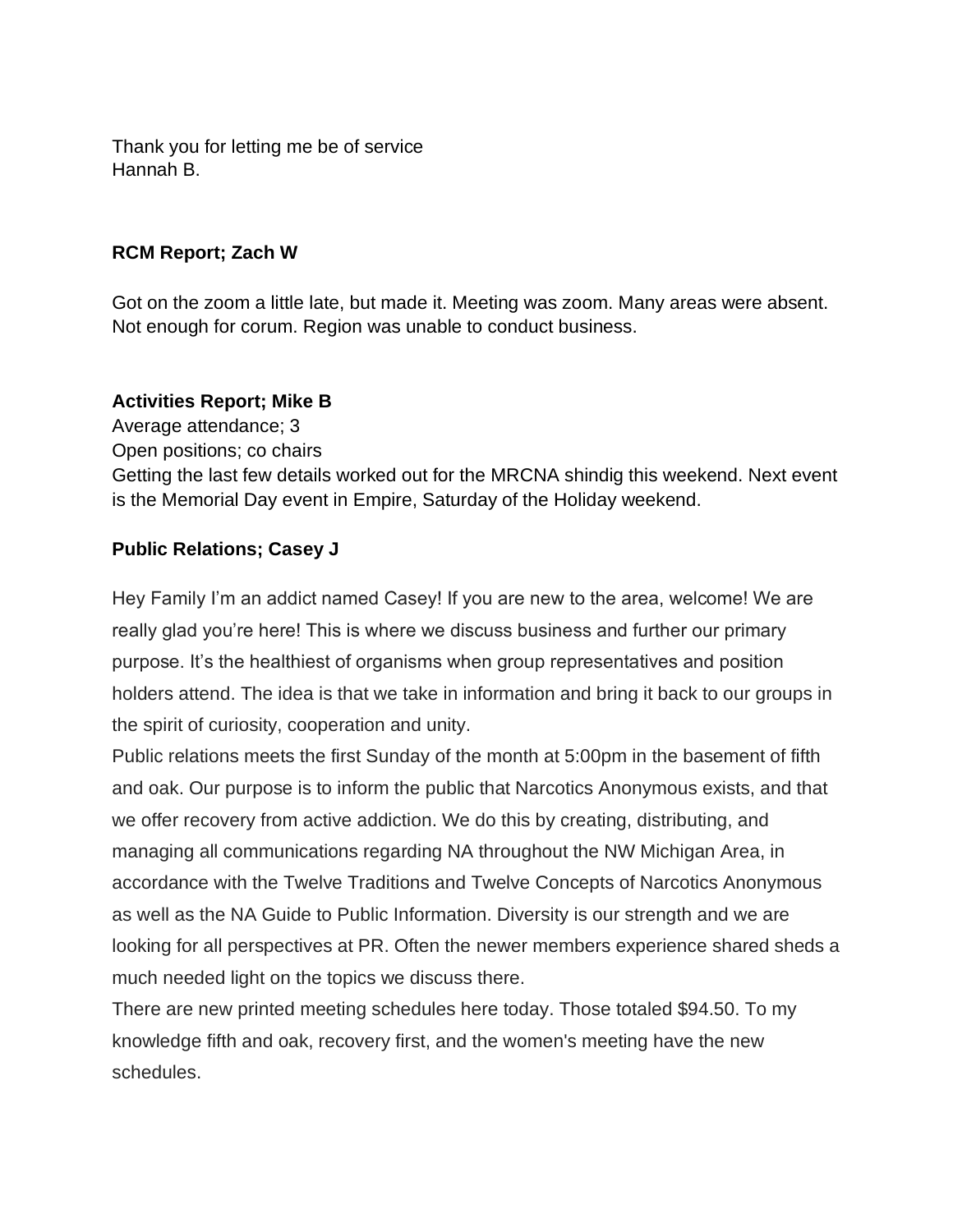Our phone line coordinator received three calls this past month on the phone line! One person that we know of made it to an in person meeting, very exciting stuff.

Fellowship development plans on hitting a meeting this month.

Community outreach has scheduled us to do a presentation at the Families Against Narcotics meeting being held on July 7th.

Dakoske and Phoenix are going great. We need men and women to go into detox. One year clean time requirement minimum. Contact me directly to discuss further if you're interested. Please announce at meetings!

Basic texts have been dropped off at Kalkaska county jail. No new updates on anything resuming at any of the jails. Oaks facility is going well. Waiting to hear on one application.

The web page is up to date. All activities and event flyers have been added.

It has been discussed and we are no longer doing hybrid PR subcommittee meetings.

We meet the first Sunday of every month at 5pm in the basement of fifth and oak,

please join us!

Thanks for letting us service,

Casey J & the Northwestern Michigan PR Subcommittee

## **Literature subcommittee; Adam N**

Open Positions - Co-Chair - 2 year minimum clean time Starting Balance - \$485.57 Income Today - \$437.00 Total - \$922.57 Thank you for allowing me to serve.

## **Retreat; Dave T**

Hello Family,

Upcoming events are Dino Days put on by Recovery 1st as a retreat fundraiser. Our committee will hold a memorabilia auction and a 50/50 raffle. May 1st we will be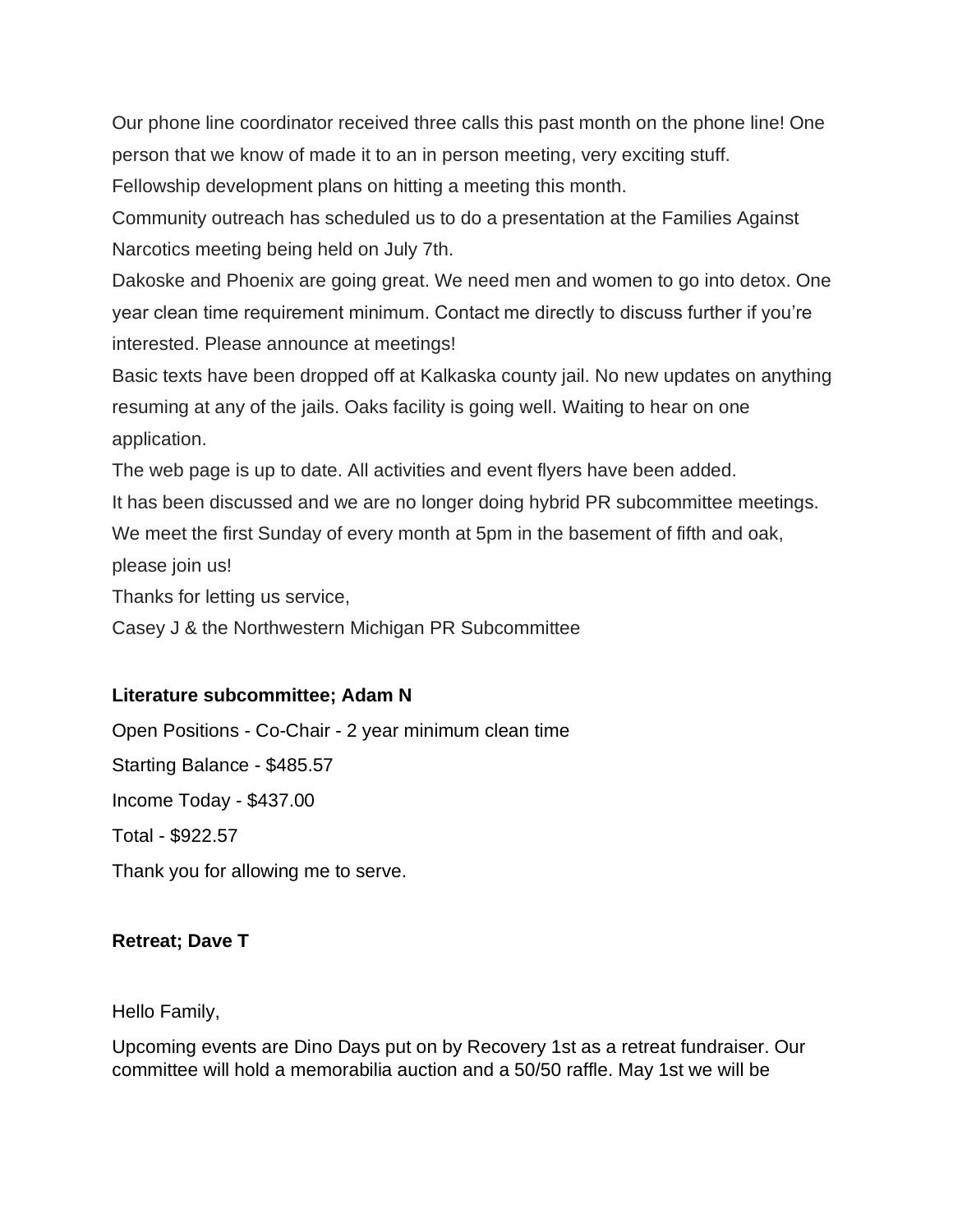reorganizing the storage unit and invite activities and any other area trusted servants to come help and make decisions on what stays and what goes. Meeting there at 2:00 PM.

We thought we had purchased two tents but they are on backorder with no available date given.

Our annual garage sale will be held Saturday May 21st @ 830 Baldwin St Traverse City from 9-5. We will be setting up and pricing on Friday night if anyone wants to help. Pizza usually happens at set up.

We chose the artwork for the merchandise Wanda C. made the design and won a hoodie.

We have no income or expenses so our balance is unchanged at 2,383.75.

We are preparing to begin taking registrations at the Ranch but we are suggesting and or requesting that the area treasurer open our Venmo or Apple Pay attended to the area account. So people can register and the \$ goes directly into the account. Last year we used Sally's account but we would rather not use someone's personal account. Our treasurer has the knowledge to handle everything; she just doesn't want all that money to go through her personal account. If NWACNA registrations are the only thing using the account, keeping track should be fairly easy. New business perhaps.

In loving service

Dave T.

### **Budget Requests**

Paper Products for PR - 125\$ - approved

25 Soft Cover Basic Texts - 333.05\$ - approved

### **Group Reports;**

**Group** - Boardman

GSR - Dave T

Average Attendance - 16

Donation - 93.00

Open Positions - GSRA

How is the group going - Planning our spring fling picnic. Can't remember when or where, more will be revealed.

**Group** - Never Alone

GSR - David C.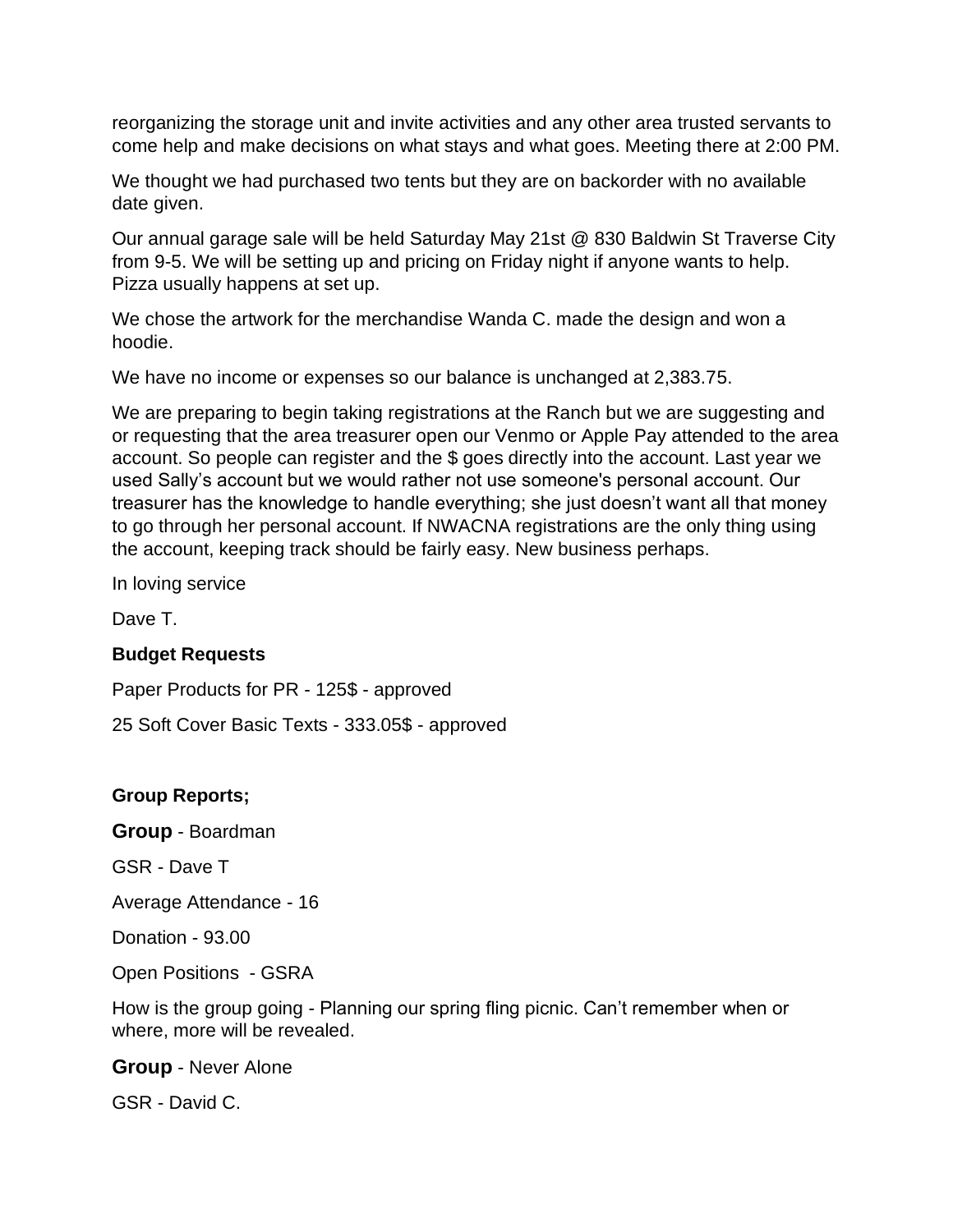Average Attendance - 10-12 Donation - 14.68 Open Positions - None How is the group going - Good **Group** - Just for Today by the Bay GSR - Tim C Average Attendance - 14 Donation - 40.00 Open Positions - All positions are open

How is the group going - Ok, and we are changing the start time to 7:30 PM and would like that changed on the schedules, website, and phone line.

Will our area be voting on the CAR?

**Group** - Women in Recovery

GSR - Anna B.

Average Attendance - 17

Donation - 0

Open Positions - no

How is the group going - great! Starting Guiding Principles

**Group** - Recovery 1st

GSR - Mike C.

Average Attendance - 30

Donation - \$40.00

Open Positions - Co-Treasurer

How is the group going - Great! June 4th BBQ to to kick off beach meeting / June 18th Dino Days

**Group** - New Attitudes

GSR - Libby O - Proxy for Amanda K.

Average Attendance - 4

Donation - \$50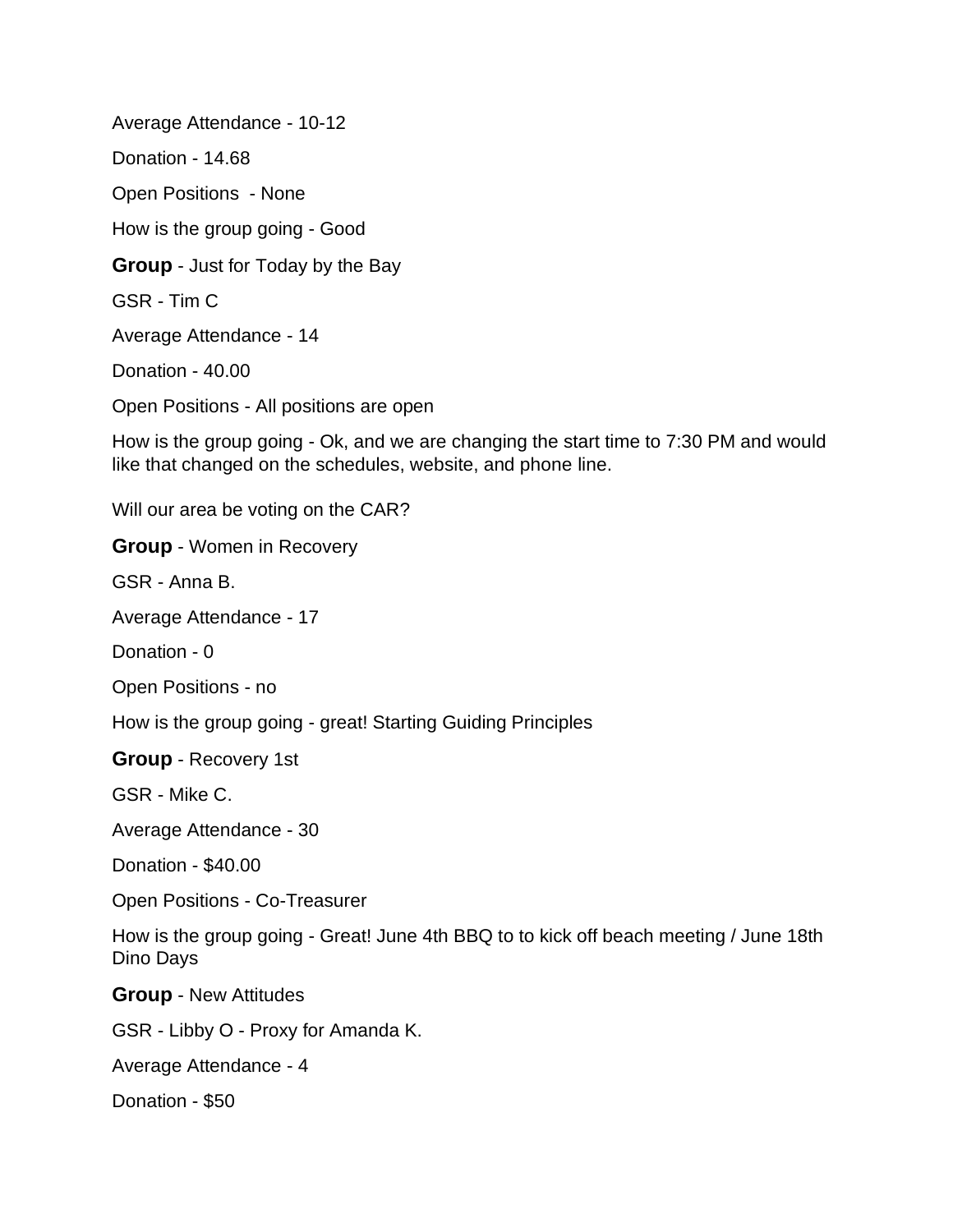Open Positions - GSR How is the group going - Well….just small. Starting to plan our annual potluck. **Group** - Rise & Recover GSR - Libby O. Average Attendance - 15 Donation - \$100 Open Positions? - N/A How is the group going? Going Well **Group** - Recovery @ 5/0 GSR - Hannah B Average Attendance - Nooners - 5 Night - 20 Donation - \$100 Open Positions - Secretary, Co-Sec, Co Treasurer,

How is the group going - Wonderful, we are putting the saturday night meeting on hold after Memorial Day, until Labor Day

## **Old business**

Storage unit is taken care of.

Two zooms, staying

### **New Business**

Retreat venmo account - Chandra and Hannah will set this up.

Air foundation campout for Rise and Recover

Add Baldwin meetings to schedules.

### **Take this back to groups**

Activities and homegroups need to communicate about events so they don't overlap in the spirit of unity.

Guideline Amendments for retreat - Katy G